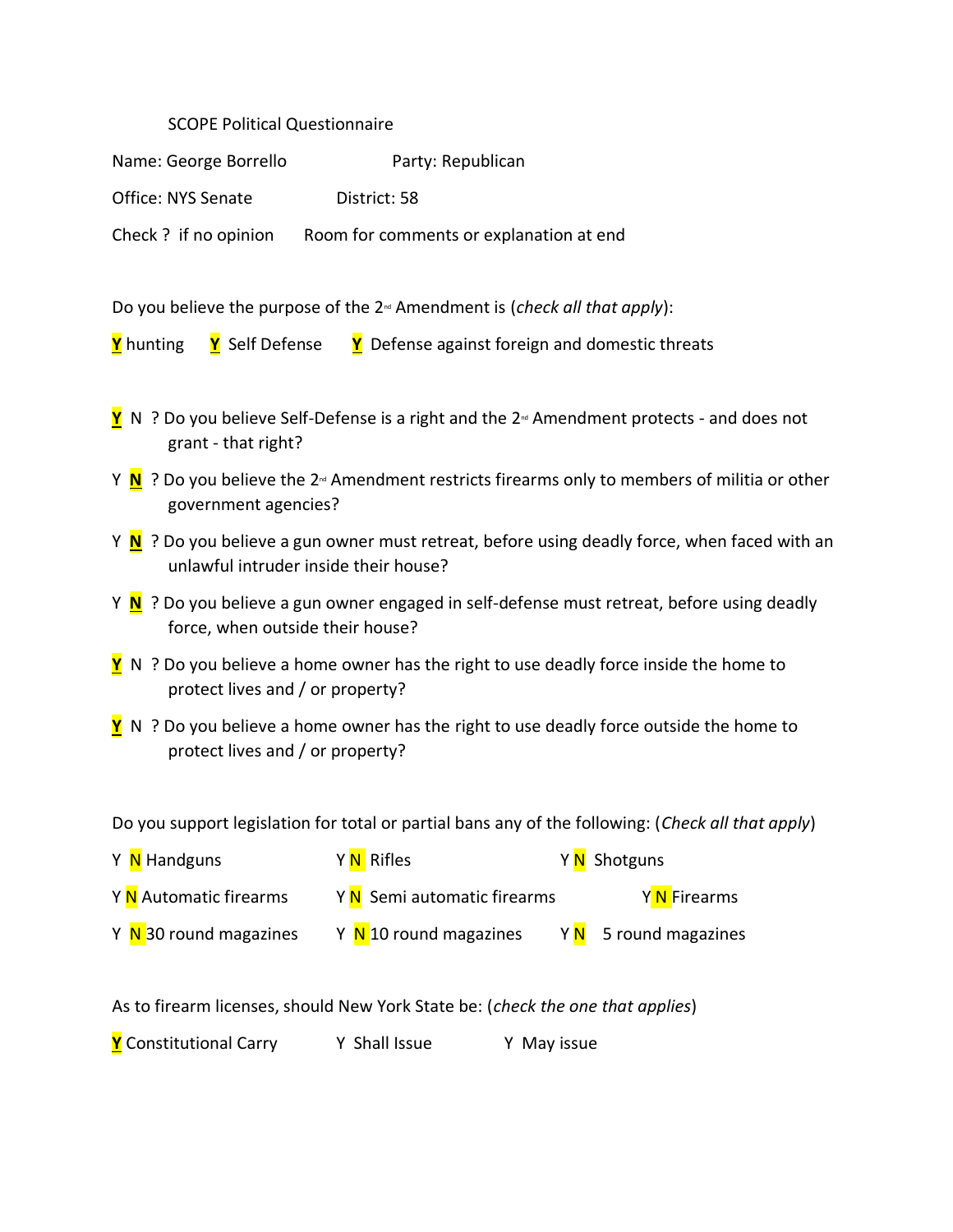Y **N** ? Do you support the USA rejoining the United Nations Arms Trade Treaty?

**Y** N ? Does it require Senate approval as a treaty?

Y **N** ? Do you support a ban on firearms over a certain caliber?

| If so, what caliber? |  |
|----------------------|--|
|----------------------|--|

**Y** N ? Do you support the 2005 "Protection of Lawful Commerce in Arms Act" (PLCAA)?

**Y** N ? Do you believe the 2005 PLCAA supersedes and nullifies any state laws to the contrary?

**Y** N ? Do you believe that the NYS law classifying firearms as a nuisance violates the PLCAA?

Do you believe that increased civilian firearms ownership leads to:

Y <mark>N</mark> ? More Crime Y N ? Less Crime Y N ? Has negligible effect

- Y **N** ? Do you support legislation requiring microstamping?
- **Y** N ? Do you support pistol permit reciprocity with other states?
- Y **N** ? Do you support Safe Storage laws?
- Y **N** ? Do you support a gun purchase waiting period longer than the NICS required 3 days?
- Y **N** ? Do you support laws limiting firearm purchases to a specific number per time period?
- Y **N** ? Do you support laws limiting ammo purchases to a specific number per time period?
- Y **N** ? Do you believe firearm possession is limited to only inside the residence?
- Y **N** ? Do you support restricting ammo purchases only to the caliber of gun owned by the purchaser?
- Y **N** ? Do you support mandatory liability insurance for all gun owners?
- Y **N** ? Since 1988, The United States Undetectable Firearms Act made illegal any firearm that is not detectable by walk-through [metal detection.](https://en.wikipedia.org/wiki/Metal_detector) Given that, do you believe we need more state or federal "Ghost Gun laws?
- **Y** N ? Do you support enhanced sentences for those that use a firearm while committing a felony?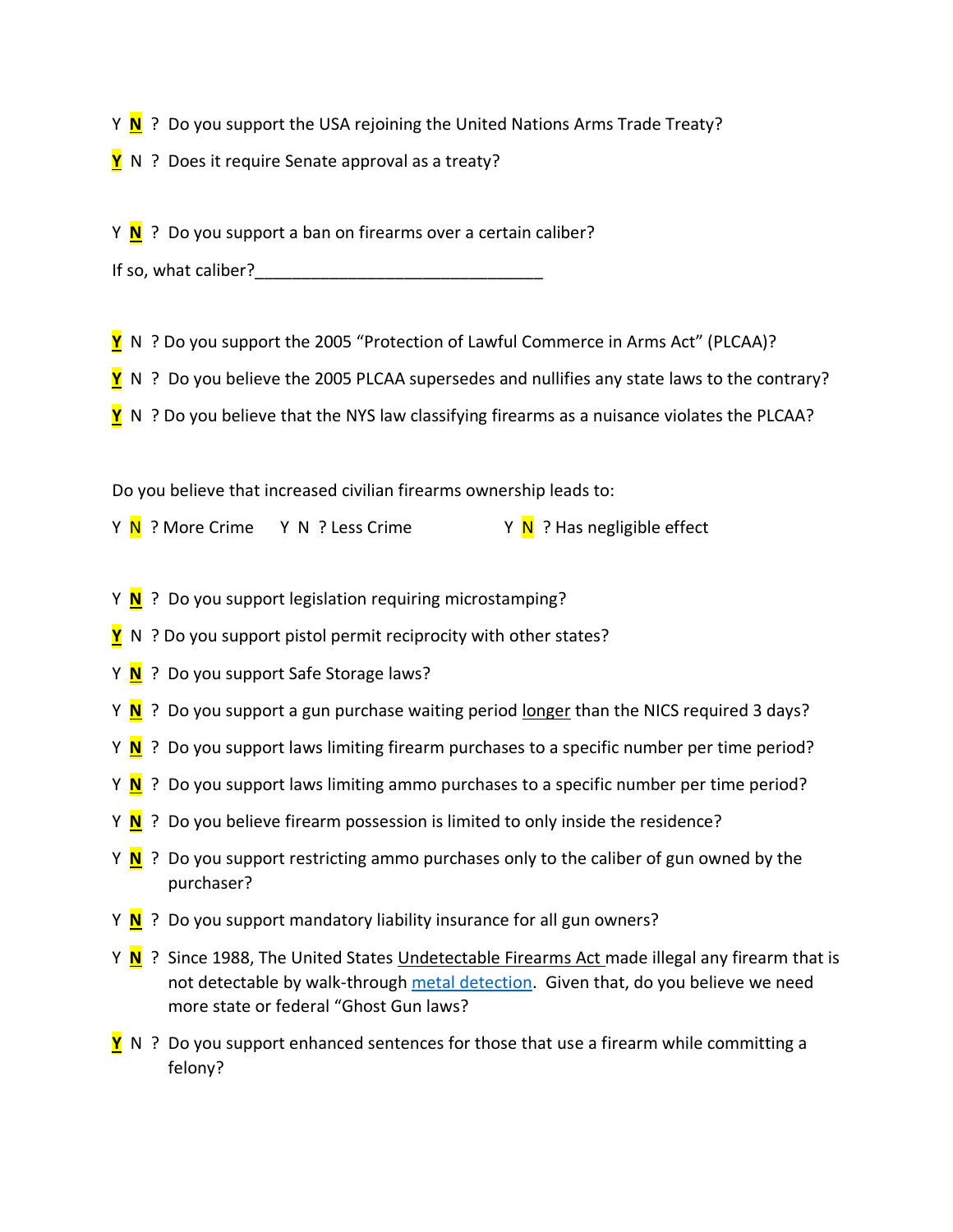- **Y** N ? Do you support New York residents being able to directly (not through an FFL) purchase ammo over the internet?
- **Y** N ? Do you support New York residents being able to directly purchase firearms over the internet, using an FFL and following NICS regulations?
- Y **N** ? Do you believe localities can pass more restrictive firearms laws than state statutes without the state's permission

## Comments:

- The Senate Republican Conference cherishes the Second Amendment Rights of all citizens to possess firearms. The Conference opposes any efforts to erode Second Amendment Rights by limiting New Yorkers' access to firearms and ammunition and believes that the gun control efforts pushed by the Democrats in the Legislature will have little to no impact on crime rates and will instead make it more difficult for New Yorkers to protect themselves as violent crime continues to surge.
- With respect to the impact of civilian firearm ownership on crime rates, it is my position that legal firearm possession has no impact on rising crime rates. Rather, civilian firearm ownership can lead to a decreased in crime rate, as knowledge that a person possesses a firearm that can be used in self-defense can prevent crime as a person is less likely to commit a crime against an armed person.
- As we have seen the impact of irresponsible state legislation that has created a dramatic increase in crime and emboldened criminals, the right to self defense is more important now than ever in my lifetime.
- I am also sponsoring "stand your ground" legislation (S.8026), which would eliminate the "duty to retreat" clause from New York self-defense statutes to give law-abiding citizens the right to defend themselves, and their loved ones, regardless of where they are when in imminent danger. I have also repeatedly opposed legislation that would restrict or infringe upon the Second Amendment Rights of New Yorkers. In the 2021 session, I voted against the following legislation:
	- S. 13-A (Kaplan), which banned unfinished frames or receivers
	- S.14-A (Hoylman), which banned so-called "ghost guns."
	- S.1048 (Myrie)/S.7196 (Myrie), which created a private right of action and civil right to sue gun manufacturers
	- S.1235-A (Gianaris), which establishes a ten-day waiting period

Morge motorrath Date 4/14/2022